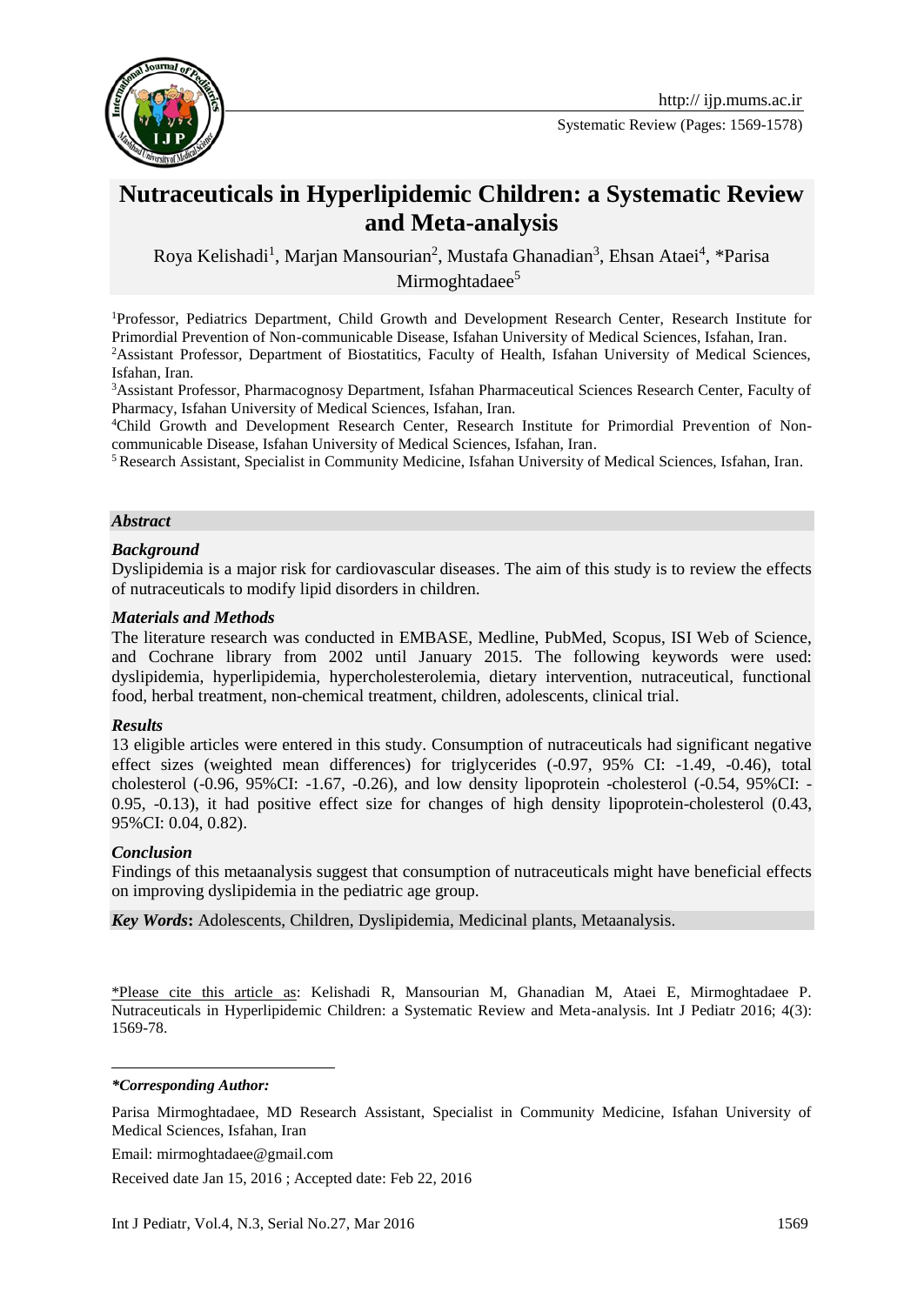### **1- INTRODUCTION**

Nowadays, non-communicable diseases (NCDs), notably atherosclerotic cardiovascular diseases are considered as a major health problem, and are the main reasons of mortality at global level [\(1-4\)](#page-6-0). Although they become symptomatic in adulthood, it is well documented, that their risk factors track from childhood to adulthood [\(3,](#page-7-0) [5-7\)](#page-7-1). A growing body of evidence underscores the necessity of primary prevention of atherosclerotic diseases [\(3,](#page-7-0) [7-10\)](#page-7-2).

The rapid changes in life-style habits and environmental factors, and in turn the escalating trend of childhood obesity have resulted in increasing prevalence of cardiometabolic risk factors including dyslipidemia in the pediatric age group [\(6,](#page-7-3) [11\)](#page-7-4). Dyslipidemia in terms of high serum total cholesterol, low-density lipoproteincholesterol (LDL-C) and triglycerides (TG) concentrations, and low high-density lipoprotein-cholesterol (HDL-C) concentrations has several adverse health effects [\(12-](#page-7-5)14). Therefore, its prevention and early control is important. In addition to life-style change, diverse types of medications are used in this regard. Statins and fibrates are the most frequent medications used for treatment of dyslipidemia , but their side effects limit their use in the pediatric age group (3[,4,](#page-7-6)[11\)](#page-7-4). Thus attentions have been attracted to non-pharmacological approaches like consumption of nutraceuticals, functional foods. supplements and other dietary modification.

Functional foods are enriched or enhanced foods with particular ingredients supplying health profits for consumer when it is used regularly. When they are used as an aid for prevention and or treatment of diseases, they are considered as nutraceutical. In addition, dietary supplements containing an extracted form of a nutraceutical like vitamins, minerals etc in a non-food matrix (typically in a tablet or capsule dosage form), might be used to boost the dosage intake in comparison with the dose obtained from normal food. Some studies support the efficacy of dietary interventions in improving lipid profiles  $(16-18)$ .

This review focuses on the effectiveness of natural fibers, phytosterols, stanols, and rice red yeast as a natural rich in statins, and herbal medications containing polyphenols on improving lipid disorders in children and adolescents. This study aimed to evaluate the effects of nutraceuticals in improving lipid disorders in children and adolescents by a systematic review and meta-analysis.

### **2- MATERIALS AND METHODS**

### **2-1. Search strategy**

We attempted to explore the papers describing clinical trials in which dietary interventions were employed in children and adolescents with dyslipidemia. Literature search was done in following databases: EMBASE, Medline, PubMed, Scopus, ISI Web of Science, and Cochrane library on papers published from 2002 to Jan 2015, our major concentration was on latest papers. The medical subject headings, keywords or their combinations were used: "dyslipidemia", "hyperlipidemia", "hypercholesterolemia", "dietary intervention", "nutraceutical", "functional food", "herbal treatment", "non-chemical treatment", "children", "adolescents", and "clinical trial". Further studies were observed by a manual research through references of relevant manuscripts, relevant reviews, and consultation with experts in this field. Paper language selection was restricted to English. Dyslipidemia was considered as the pediatric definition, i.e. TG or TC or LDL-C more than the age-and gender specific  $90<sup>th</sup>$  percentile or HDL-C less than the  $10<sup>th</sup>$  percentile (15).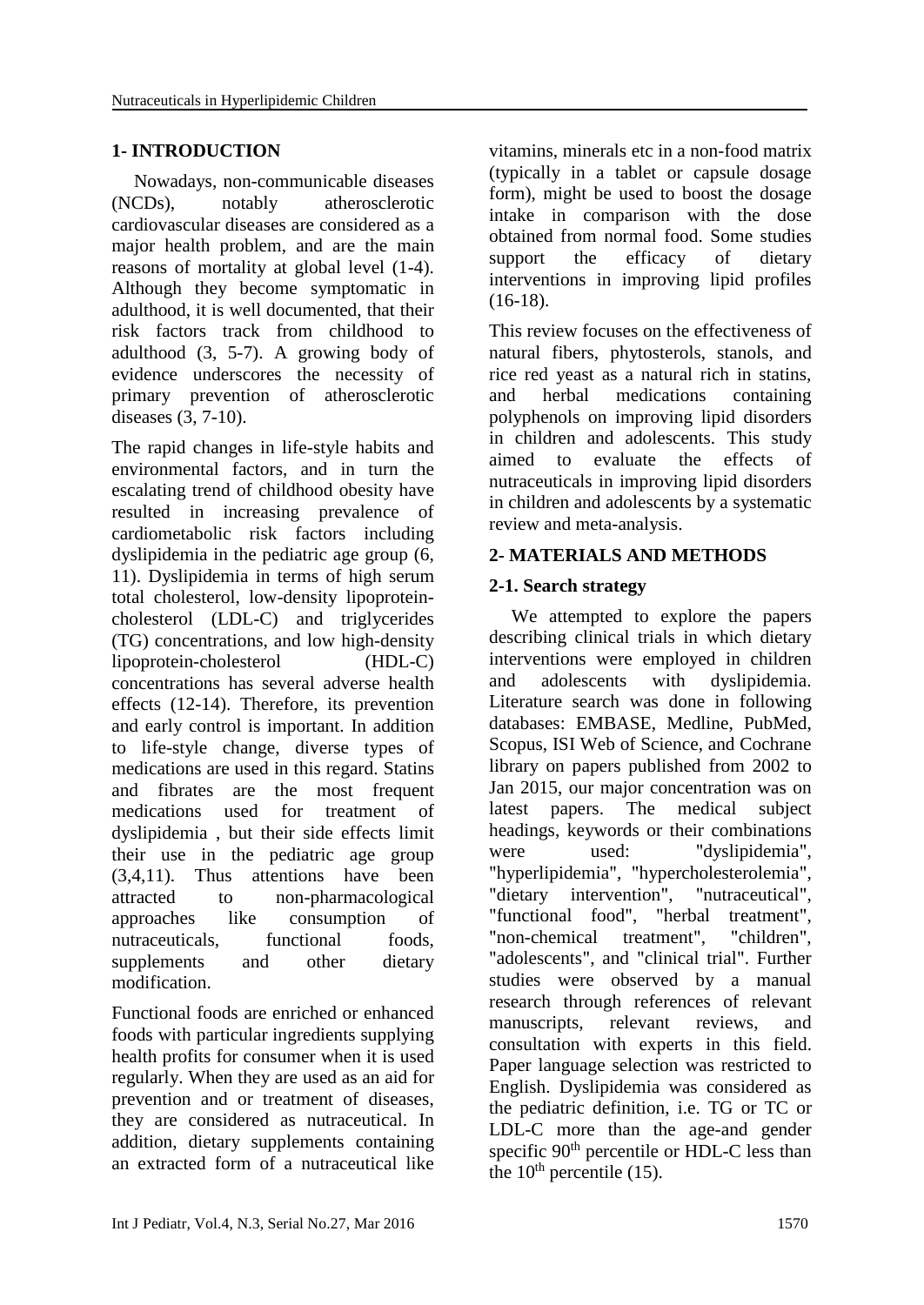# **2-2. Study design**

Two independent reviewers determined the appropriateness of studies according to the pre-arranged criteria and subsequent extracted characteristics including related data of participants (number, age, type of disorder), study features (type, duration, applied intervention), measured parameters (TC, LDL-C, HDL-C, TG,) and outcomes. Differences in judgments were solved by discussion and consensus.

# **2-3. Studies selection**

After screening the papers, titles and abstracts, relevant papers were selected. Then, their full texts were read and the findings were re-screened. Two independent reviewers screened the titles and abstracts of selected papers for their potential relevance or assessed the full text for inclusion in the review. In the case of disagreement, the discrepancy was resolved by consultation with a third investigator. The full texts of searched documents were extracted. After reviewing and studying the titles, author(s), journal name and publication year, the repeated items were excluded. In order to avoid the cross publication bias, investigators reviewed the findings to find and to omit duplicates. Then, researchers carefully studied the texts of articles, and the relevant articles were selected and the irrelevant ones were excluded.

# **2-4. Data collection**

# **2-4-1. Study inclusion eligibility**

- Children and adolescents aged less than 20 years with dyslipidemic condition (15) without any underlying metabolic disease;
- Studies with clinical trial design, conducted either as randomized controlled or open labeled;
- Intervention type involving nonsynthesized drugs including bulk herb drugs, herbal formulations, nutraceuticals, supplements etc.;
- **Laboratory** measurement of lipid profile including TC, TG, LDL-C, and HDL-C;
- **Study duration of at least four** weeks [\(11,](#page-7-4) [15\)](#page-7-8).

Studies without above mentioned criteria were not included in the systematic review.

# **2-4-2. Statistical analysis**

We pooled data with random effects metaanalysis, weighted mean differences and 95% confidence intervals (CIs) are reported. We extracted the means and standard deviations (SDs) for the baseline and post-treatment for both groups when available. To assess the heterogeneity and inconsistency in results of individual studies, we used Cochran's Q test results and the I² statistic (low heterogeneity: 25.0%, moderate heterogeneity: 50.0%, high heterogeneity: 75.0%) (19). The sensitivity analysis was done by successively removing a particular study or group of studies (if any), which had the highest impact on the heterogeneity test. Publication bias was examined through visual inspection of funnel plot asymmetry and the Egger's regression-based method (20). To adjust for results from possible publication bias and/or selective reporting, we used the standard methods of trim-andfill analysis (21). We analyzed the data with Comprehensive Meta-Analysis software (CMA) version 2.

# **3- RESULTS**

# **3-1. Study selection**

According to search practice depicted in (Figure.1), 603 likely relevant articles were found out of which 583 items did not fulfill the inclusion eligibility criteria and removed. In remained 20 articles, 7 other papers were excluded (4- item because of cross-sectional interventions and 3 for treatment duration less than 4- week). Finally, 13 eligible articles were entered in the systematic review and meta-analysis. As explained before, 13 studies fulfilled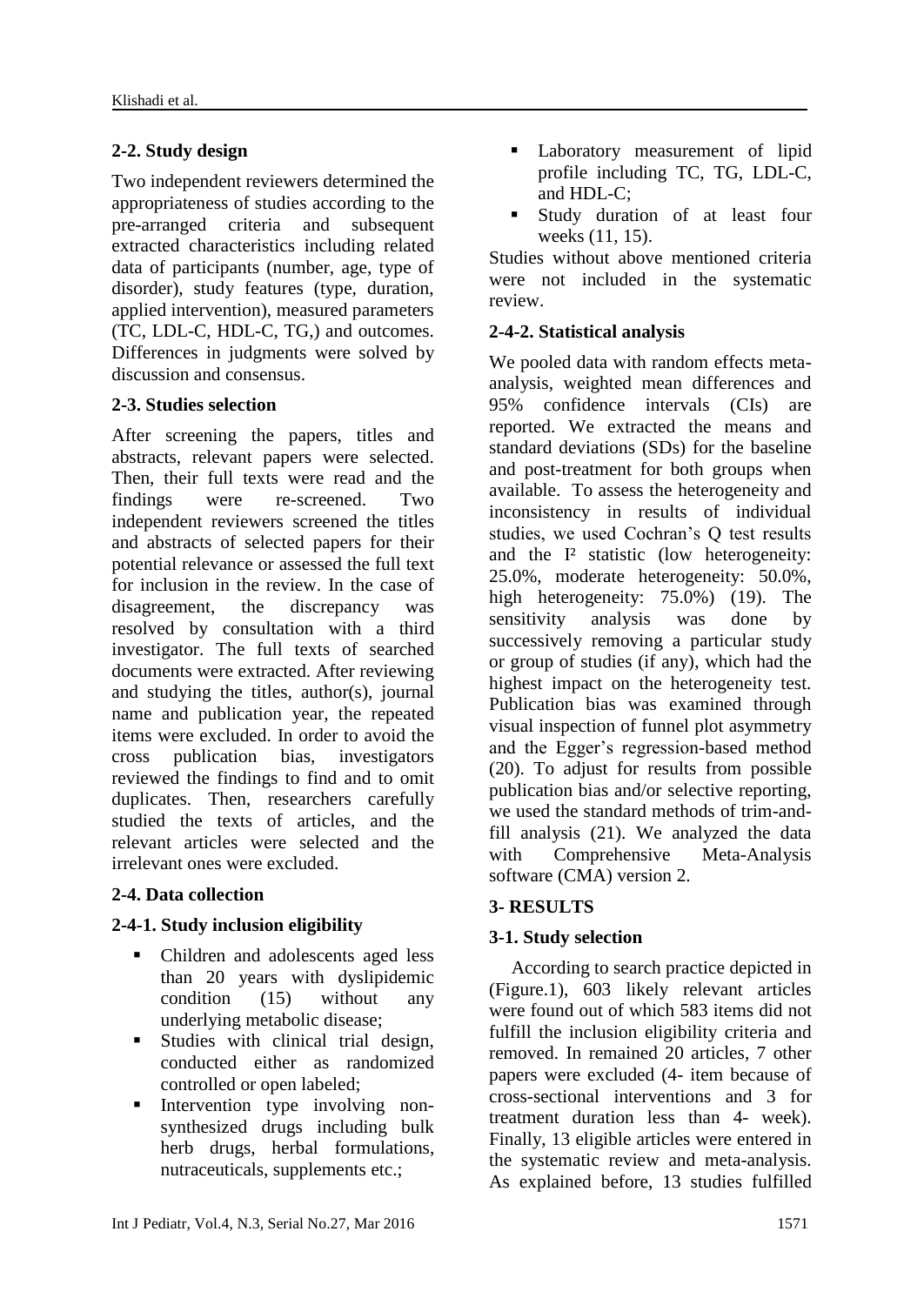the inclusion criteria and were selected (Table.1). Among them, one study had no control group (Guardamagna et al, 2011), but others were randomized controlled trials. Three of 13 articles were open labeled studies (Asgary et al., 2013, Guardamagna et al., 2011, Amundsen et al., 2004). According to the interventions, the selected studies were categorized into three following groups:

- Nutreceuticals;
- Bulk herb drugs and herbal formulations;
- Plant derived sterols, stanols, and/or omega 3 fatty acids.

Consumption of neutraceuticals had significant negative effect sizes (weighted mean differences) on TG (-0.97, 95% CI: - 1.49, -0.46), TC (-0.96, 95%CI: -1.67, -

0.26), and LDL-C (-0.54, 95%CI: -0.95, - 0.13), as well as positive effect size on HDL-C changes (0.43, 95%CI: 0.04, 0.82) compared to the control groups.

The between-study heterogeneity was significant for all studies: TG  $(I^2 = 91.54\%$ P=0.002). TC  $(I^2 = 94.86\% \text{ P=0.001}),$ LDL-C ( $I^2 = 87.53\%$  P=0.001), HDL-C ( $I^2$  $= 86.33\% \text{ P=0.001}.$ 

Funnel plots and Egger tests suggested no significant asymmetry in the meta-analyses of TG, TC, and LDL-C (TG Egget test: P= 0.065, TC Egger test: P=0.65, LDL-C Egger test:  $P=0.79$ , with proposed significant asymmetry for HDL-C (Egger test: P=0.007). Under the random-effect model, the trim-and-fill adjusted overall mean changes was  $-0.64$  (95% CI =  $-0.77$ , -0.51) for HDL-C.



 **Fig.1:** PRISMA flow diagram of search results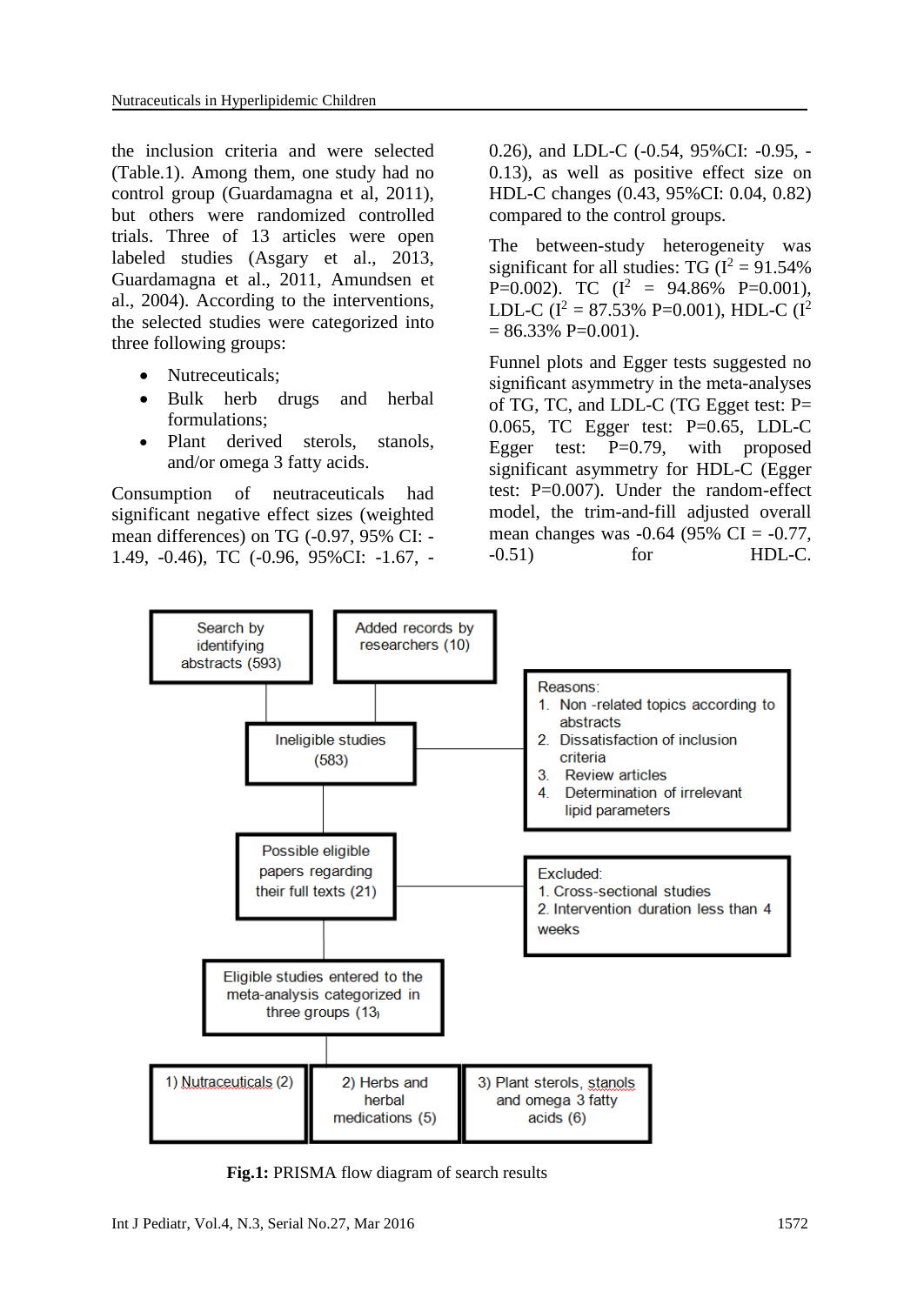| First author's name            | Sample<br>size(n) | Age range<br>(year) | Trial type                                                                                          | Duration<br>(wk) | Outcome                                                                                                                                                                                             |  |  |
|--------------------------------|-------------------|---------------------|-----------------------------------------------------------------------------------------------------|------------------|-----------------------------------------------------------------------------------------------------------------------------------------------------------------------------------------------------|--|--|
| Nutraceutical                  |                   |                     |                                                                                                     |                  |                                                                                                                                                                                                     |  |  |
| 1. Guardamagna<br>et al $(22)$ | 36                | $6 - 15$            | Double-blind, randomized,<br>placebo-controlled, cross-over<br>trial                                | 24               | Reduction of LDL-C<br>and TC                                                                                                                                                                        |  |  |
| 2. Martino et al(3)            | 120               | $5-12$              | Double blind randomized<br>placebo controlled trial                                                 | 8                | Reduction of LDL-C<br>and TC                                                                                                                                                                        |  |  |
| Herbs and herbal medications   |                   |                     |                                                                                                     |                  |                                                                                                                                                                                                     |  |  |
| 1.Guardamagna<br>et al $(23)$  | 40                | $8-16$              | Double-blind, randomized,<br>placebo-controlled, cross-over<br>trial                                | 8                | Improvement of lipid<br>profile                                                                                                                                                                     |  |  |
| 2. Sabzghabaee<br>et al $(!1)$ | 72                | $12 - 18$           | Triple-blind randomized placebo-<br>controlled clinical trial                                       | $\overline{4}$   | Reduction of LDL-C,<br>TC and TG                                                                                                                                                                    |  |  |
| 3. Asgary et al $(12)$         | 40                | $9-16$              | Randomized controlled clinical<br>trial                                                             | 6                | Reduction of LDL-C,<br>TC and TG                                                                                                                                                                    |  |  |
| 4. Sabzghabaee<br>et al $(15)$ | 70                | $12 - 18$           | Triple-blind randomized placebo-<br>controlled clinical trial                                       | $\overline{4}$   | Reduction of LDL-C,<br>TC and TG                                                                                                                                                                    |  |  |
| 5. Wong et al(24)              | 32                | $8 - 18$            | Placebo-controlled, blinded,<br>randomized clinical trial                                           | $\overline{4}$   | Improvement of lipid<br>profile, reduction of<br>LDL-C                                                                                                                                              |  |  |
| Plant: sterols, stanols        |                   |                     |                                                                                                     |                  |                                                                                                                                                                                                     |  |  |
| 1.Guardamagna<br>et al $(25)$  | 32                | $8 - 16$            | Open labeled clinical trial                                                                         | 12               | Reduction of LDL-C                                                                                                                                                                                  |  |  |
| 2.Jakulj et al(26)             | 42                | $7 - 12$            | Randomized double-blind<br>placebo-controlled cross-over<br>trial                                   | $\overline{4}$   | Reduction of TC and<br>LDL-C                                                                                                                                                                        |  |  |
| 3.De jongh et al(27)           | 42                | $5 - 12$            | Randomized double-blind<br>placebo-controlled crossover trial                                       | $\overline{4}$   | Reduction of TC and<br>LDL-C                                                                                                                                                                        |  |  |
| 4. Garaiova et al(28)          | 25                | $8 - 21$            | Randomized, double-blind,<br>placebo-controlled, cross-over<br>study                                | 6 wks            | Increasing<br>(large and buoyant, less<br>atherogenic particles of<br>LDL-C and HDL-C)<br>, compared with the<br>placebo phase and<br>(small and dense, more<br>atherogenic particles)<br>decreased |  |  |
| 5.Amundsen et al<br>(29)       | 38                | $7 - 12$            | Randomized, double-blind<br>crossover study                                                         | 8                | Reduction in LDL-C                                                                                                                                                                                  |  |  |
| 6.Amundsen et al<br>(30)       | 37                | $7 - 13$            | Open-label follow-up of children<br>who were previously studied in a<br>controlled cross-over study | 26               | Sustained efficacy of<br>cholesterol reduction<br>and long-term<br>compliance of PSE<br>intake were<br>demonstrated in this<br>study                                                                |  |  |

|  | <b>Table 1:</b> Summary of trials included in the systematic review and meta-analysis |  |
|--|---------------------------------------------------------------------------------------|--|
|  |                                                                                       |  |

TC: Total cholesterol, LDL-C: Low-density lipoprotein-cholesterol (LDL-C), HDL-C: High-density lipoproteincholesterol, TG: Triglycerides.

## **5- DISCUSSION**

The main objective of this systematic review and meta-analysis is to investigate the efficacy of nutraceuticals for improving lipid disorders in children and adolescents. In eligible included studies the interventions were including fibers, herbal medications rich in anthocyanosides and polyphenols, phytosterols, and stanols. To the best of our knowledge, no previous meta-analysis had evaluated the effects of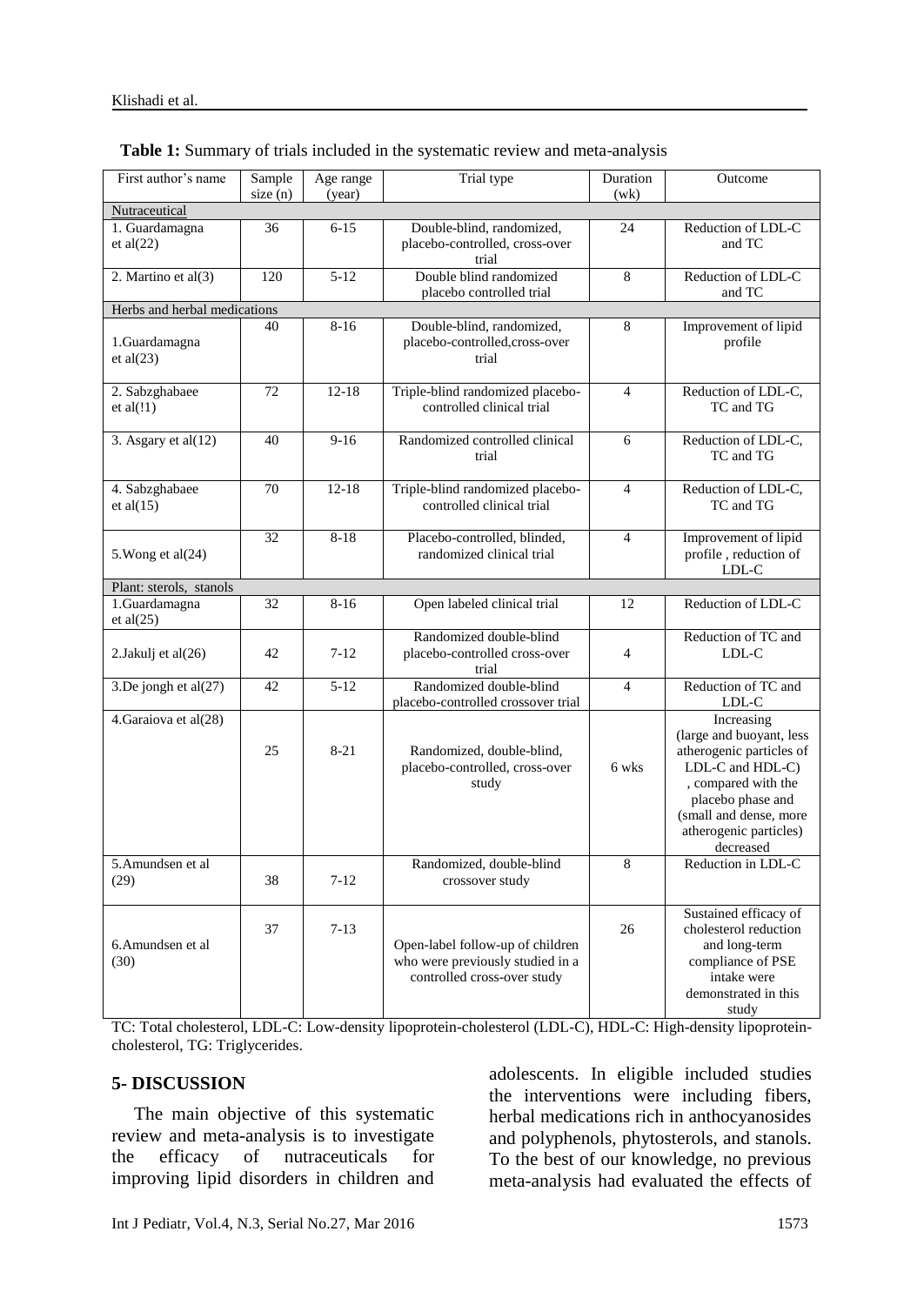all above-mentioned compounds on dyslipidemia in the pediatric age group.

Overall, the trials included in the current review showed significant beneficial effects in reducing serum concentrations of TC, LDL-C, and TG, as well as elevating HDL-C. However, the results of various studies were inconsistent, attributed to the wide variation in the type of nutraceuticals, study duration and other differences in study designs.

A narrative review that included randomized and non-randomized clinical trials showed that consumption of 0.5 g/day of glucamnnan is effective in reducing TC and LDL-C (18). It is inconsistent with the study which included in our study. In addition, this narrative review reported that dietary fiber intake had no effect on HDL-C concentration (18). A meta-analysis showed glucomannan could significantly reduce serum TC and TG concentrations (31).

Glucomannan is a small heteroglycan of β-  $(1\rightarrow 4)$ -linked [D-mannose](https://en.wikipedia.org/wiki/Mannose) and [D-glucose](https://en.wikipedia.org/wiki/Glucose) branched with β-(1→6)-glucosyl linkages. It is found in the [cell walls](https://en.wikipedia.org/wiki/Cell_wall#Plant_cell_walls) of the corns of Amorphophallus konjac (Devil's tongue), the roots of certain orchids, the wood of [conifers](https://en.wikipedia.org/wiki/Conifer) and in smaller amounts in the wood of [dicotyledons](https://en.wikipedia.org/wiki/Dicotyledon) (32). [Galactoglucomannan](https://en.wikipedia.org/wiki/Galactoglucomannan) is a similar structure with  $\alpha$ -(1→6)-linked [galactose](https://en.wikipedia.org/wiki/Galactose) units in side branches which its main source is guar gum (33). There are other sources of water-soluble fibers from oat bran, psyllium, or locust bean gum, which are also used in the treatment of hypercholesterolemia in children and adolescents (34). Water -soluble fibers like glucomannan are hydrated in water and increase gastrointestinal transitional rate which in turn decrease absorption of sugars and lipids from the gut (35). Glucomannans reduce also reabsorption of bile acids and steroids by binding with them or increasing their excretion (36). It

reduces both the amount of exogenous [cholesterol](https://en.wikipedia.org/wiki/Cholesterol) absorbed from food and the reabsorption of the bile acids. The body produces about 800 mg of cholesterol per day and about half of that is used for bile acid synthesis producing 400–600 mg daily to replace bile acids lost normally in the feces (37). The body secretes about 10 gr of bile acids into the intestine each day, which means that bile acids are recycled several times each day by reabsorption from small intestine. Decreasing the amount of reabsorbed bile acids, increase endogenous cholesterol uptake from circulation for bile acid synthesis to maintain a steady bile flow, and the overall effect is a reduction in circulating cholesterol by excreting excess cholesterol as bile acids (37). As another possible mechanism, a delay in sugar absorption by glucomannan leads to increased insulin sensitivity which increases lipogenesis in liver and reduces lipolysis from peripheral tissues and adipocytes as a source of endogenous cholesterol and TG (38).

Several studies have confirmed these effects of such small molecule heteroglycan fibers on lipid profile (39- 41). In the pediatric age group, the recommended doses begin from 5-10 g/day for children older than 2 years and reaching gradually to adult doses during adolescence (42-43). However, heteroglycan fibers may have adverse effects if taken without enough water. Due to their thickening properties and hydration by throat, esophagus or intestine fluids, they might make lockage in gastric ways (38).

Medicinal plants use has been worldwide spread from hundreds years ago. Some ingredients like flavonoids, anthocyanides, polyphenols, and antioxidant ingredients in herbal originated drugs may responsible of their hypolipidemic effects specially, in early stages of dyslipidemia and prevent the need of chemical drugs (43, 44). The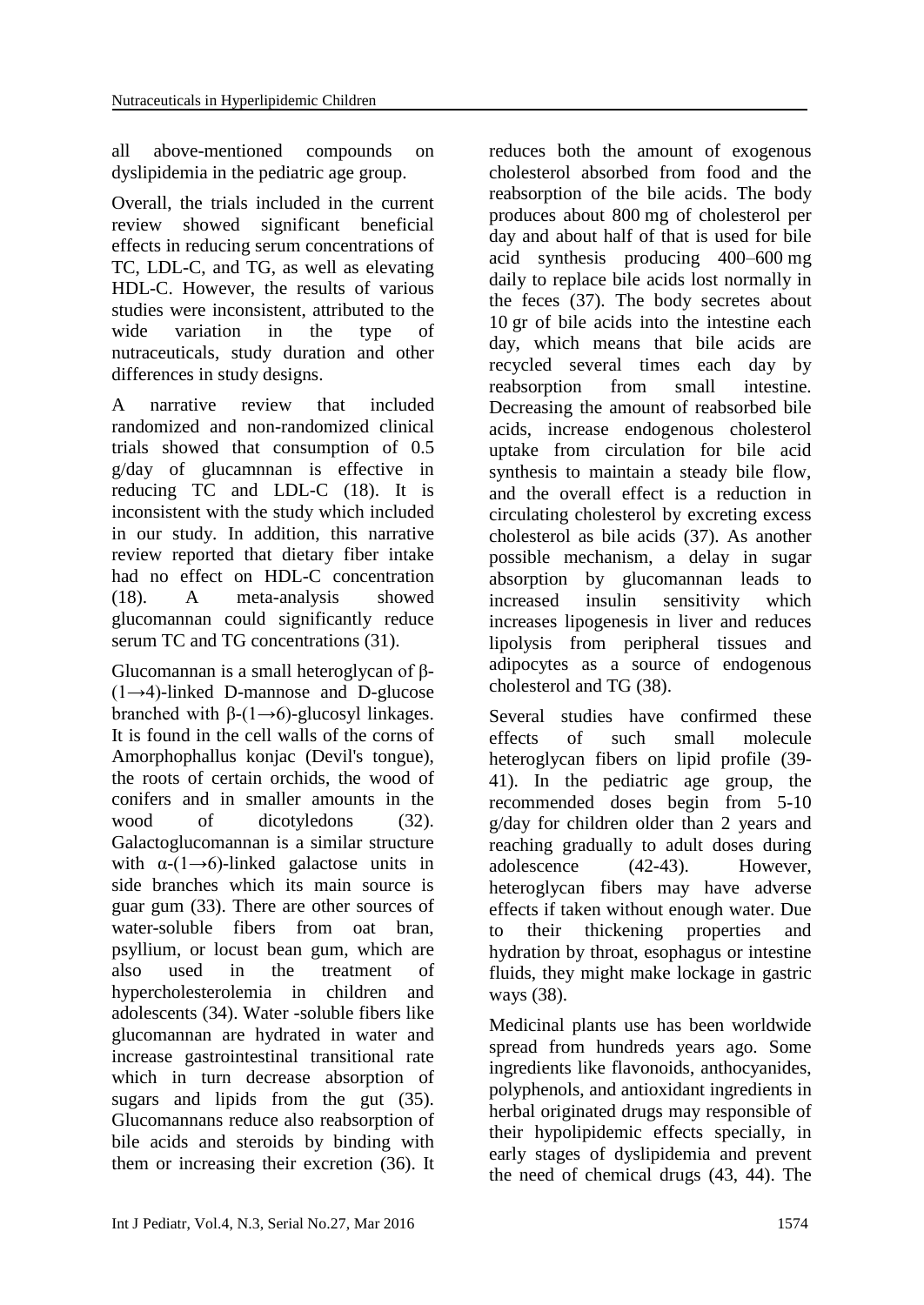high incidence of side effects in synthesized hypolipidemic drugs limits their applications (45, 46).

Although some of included articles with herbal medicine interventions showed prominent hypolipidemic effects, but some studies showed no significant effects on lipid profiles in children, for instance the effects of garlic were not observed on their lipid levels (47).

Digestion and transport of lipids because of their insolubility in water, is dependent to detergent properties of bile acis. They emulsify fatty acylglycerols and cholesterol as globules into small micelles. Phytosterols with low enteric absorption competed with cholesterol to incorporated in the micelles in a way that majority of cholesterol is not emulsified and excreted via [feces](https://en.wikipedia.org/wiki/Feces) (48). Phytosterols including [β](https://en.wikipedia.org/wiki/%CE%92-sitosterol)[sitosterol,](https://en.wikipedia.org/wiki/%CE%92-sitosterol) [campesterol,](https://en.wikipedia.org/wiki/Campesterol) and stigmasterol with cholesterol related structure occurred mostly in [vegetable oils](https://en.wikipedia.org/wiki/Vegetable_oil) like soybean, corn, and rapeseed or from tall oil in pine trees, nuts, wheat, rye and whole grain foods. Phytosterols could be saturated into stanols which have 10 times less enteric absorption than phytosterols. A review article revealed the LDL-C lowering effect of phytosterols in adults (49). In our study, the number of studies that evaluated the sterol effects in children, were more than stanol effects. The lowering effects of plant sterols were shown in all types of hypercholestrolemia including familial hypercholestrolemia (FH), familial combined hypercholesterolemia (FCH) and undefined hypercholestrolemia (UH) (28). Plant stanols effects were evaluated in one study which showed lowering of LDL-C. One of 13 articles included in our study had evaluated the effects of red rice in hyperlipidemic children (23). Red yeast rice is another natural cholesterol lowering supplement with monacolin type diterepens, which are similar to statins. They inhibit HMG-CoA reductase enzyme and reduce cholesterol synthesis in liver.

absorption. Acta diabetologica

2. Garaiova I, Muchova J, Nagyova Z, Mislanova C, Oravec S, Dukat A, et al. Effect of a plant sterol, fish oil and B vitamin combination on cardiovascular risk factors in hypercholesterolemic children and adolescents: a pilot study. Nutrition journal 2013,12:7.

An review article, showed that red yeast may reduce TC, LDL-C and TG in humans and animals (50)

### **5- CONCLUSION**

In summary, this study showed the effectivness of nutraceuticals used for improving lipid profiles and their applications in dyslipidemic children until they reach the adolescence that aggressive lipid lowering strategies should be started. It seems that a mixed therapy consisting of two or more types of mentioned compounds are more effective than one alone. For instance, co-administration of red yeast rice with stanols could reduce both indigenous and exogenous cholesterol in the serum. In addition, nutraceuticalenriched foods with low fat like foods rich in water-soluble fibers that contain low cholesterol and saturated fats might be also recommended to increase the cholesterol and LDL-C lowering effects in the pediatric age group. Further longitudinal studies are necessary to assess the clinical impact of these findings.

## **6- CONFLICT OF INTEREST**: None.

## **7- ACKNOWLEDGMENTS:**

Our study was not founded by any Organizations.

<span id="page-6-0"></span>1. Guardamagna O, Abello F, Baracco V, Federici G, Bertucci P, Mozzi A, et al. Primary hyperlipidemias in children: effect of plant sterol supplementation on plasma lipids and markers of cholesterol synthesis and

### **8- REFERENCES**

2011;48(2):127-33.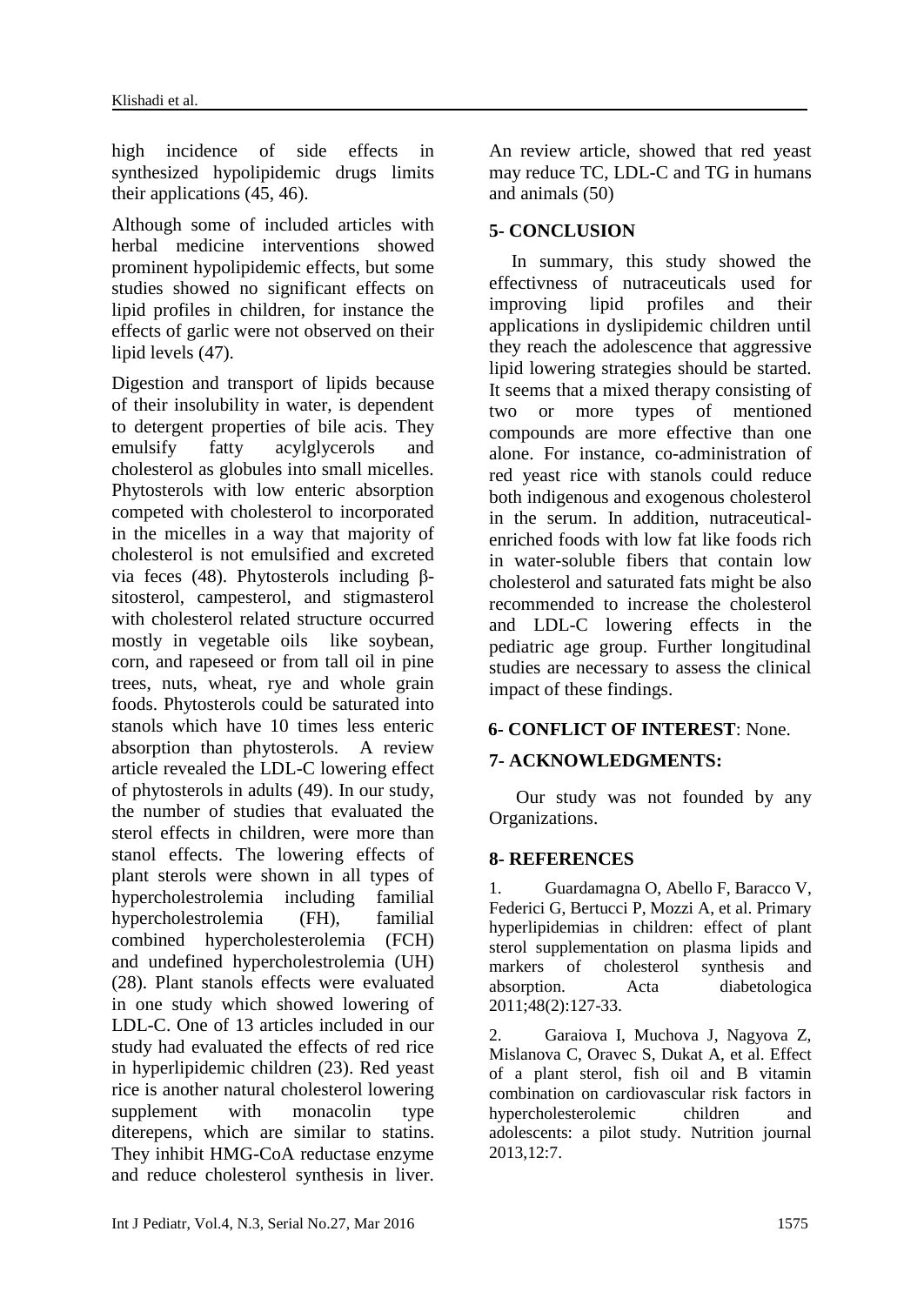<span id="page-7-0"></span>3. Martino F, Puddu PE, Pannarale G, Colantoni C, Martino E, Niglio T, et al. Low dose chromium-polynicotinate or policosanol is effective in hypercholesterolemic children only in combination with glucomannan. Atherosclerosis 2013; 228(1):198-202.

<span id="page-7-6"></span>4. O'Gorman CS, O'Neill MB, Conwell LS. Considering statins for cholesterolreduction in children if lifestyle and diet changes do not improve their health: a review of the risks and benefits. Vascular health and risk management 2011;7:1-14.

<span id="page-7-1"></span>5. Gidding SS, Dennison BA, Birch LL, Daniels SR, Gillman MW, Lichtenstein AH, et al. Dietary recommendations for children and adolescents: a guide for practitioners: consensus statement from the American Heart Association. Circulation 2005; 112(13):2061- 75.

<span id="page-7-3"></span>6. Haney EM, Huffman LH, Bougatsos C, Freeman M, Steiner RD, Nelson HD. Screening and treatment for lipid disorders in children and adolescents: systematic evidence review for the US Preventive Services Task Force. Pediatrics 2007;120(1):e189-214.

<span id="page-7-2"></span>7. Martino F, Emilio Puddu P, Pannarale G, Barillà F. Dietary fibers and nutraceuticals for primary cardiovascular prevention in children and adolescents: a critical review. Food and Nutrition Sciences 2013;4:39-47.

8. Kavey RE, Daniels SR, Lauer RM, Atkins DL, Hayman LL, Taubert K, et al. American Heart Association guidelines for primary prevention of atherosclerotic cardiovascular disease beginning in childhood. Circulation 2003; 25,107(11):1562-66.

9. Berenson GS, Srinivasan SR, Bao W, Newman WP, 3rd, Tracy RE, Wattigney WA. Association between multiple cardiovascular risk factors and atherosclerosis in children and young adults. The Bogalusa Heart Study. The New England journal of medicine 1998; 338(23):1650-56.

10. Escalante Y, Saavedra JM, García-Hermoso A, Domínguez AM. Improvement of the lipid profile with exercise in obese children: A systematic review. Preventive Medicine., 2012 5/1/,54(5):293-301.

<span id="page-7-4"></span>11. Sabzghabaee AM, Ataei E, Kelishadi R, Ghannadi A, Soltani R, Badri S, et al. Effect of Hibiscus sabdariffa Calices on Dyslipidemia in Obese Adolescents: A Triplemasked Randomized Controlled Trial. Mater Sociomed., 2013, 25(2): 76-9.

<span id="page-7-5"></span>12. Asgary S, Kelishadi R, Rafieian-Kopaei M, Najafi S, Najafi M, Sahebkar A. Investigation of the Lipid-Modifying and Antiinflammatory Effects of Cornus mas L. Supplementation on Dyslipidemic Children and Adolescents. Pediatric cardiology., 2013 Apr 27.

13. Angelico F, Baratta F, del Ben M. Current Ways of Treating Dyslipidemias to Prevent Atherosclerosis. Therapeutic Apheresis and Dialysis., 2013,17(2):125-9.

14. Karapetrovič M, Ačimovič Z. Dyslipidemia: Causes, Diagnosis, and Treatment: Nova Science Publishers, Incorporated, 2012.

<span id="page-7-8"></span>15. Sabzghabaee AM, Khayam I, Kelishadi R, Ghannadi A, Soltani R, Badri S, et al. Effect of Zizyphus jujuba fruits on dyslipidemia in obese adolescents: a triplemasked randomized controlled clinical trial. Medicinski arhiv., 2013,67(3):156-9.

<span id="page-7-7"></span>16. Pignatelli P, Basili S. Nutraceuticals in the early infancy. Cardiovascular therapeutics., 2010 ,28(4):236-45.

17. Sirtori CR, Galli C, Anderson JW, Arnoldi A. Nutritional and nutraceutical approaches to dyslipidemia and atherosclerosis prevention: Focus on dietary proteins. Atherosclerosis., 2009 Mar,203(1):8-17.

18. Cagliero P, Calosso G, Brunatt P, Guardamagna O. Nutraceuticals in hypercholesterolemic children. Health., 2013,5(7):1117-23.

19. Higgins JP, Thompson SG. Quantifying heterogeneity in a meta-analysis. Stat Med 2002, 21: 1539–1558.

20. Egger M, Davey Smith G, Schneider M, Minder C. Bias in meta-analysis detected by a simple, graphical test. Br Med J 1997, 315: 629–634.

21. Duval S, Tweedie R. Trim-and-fill: A simple funnel-plot-based method of testing and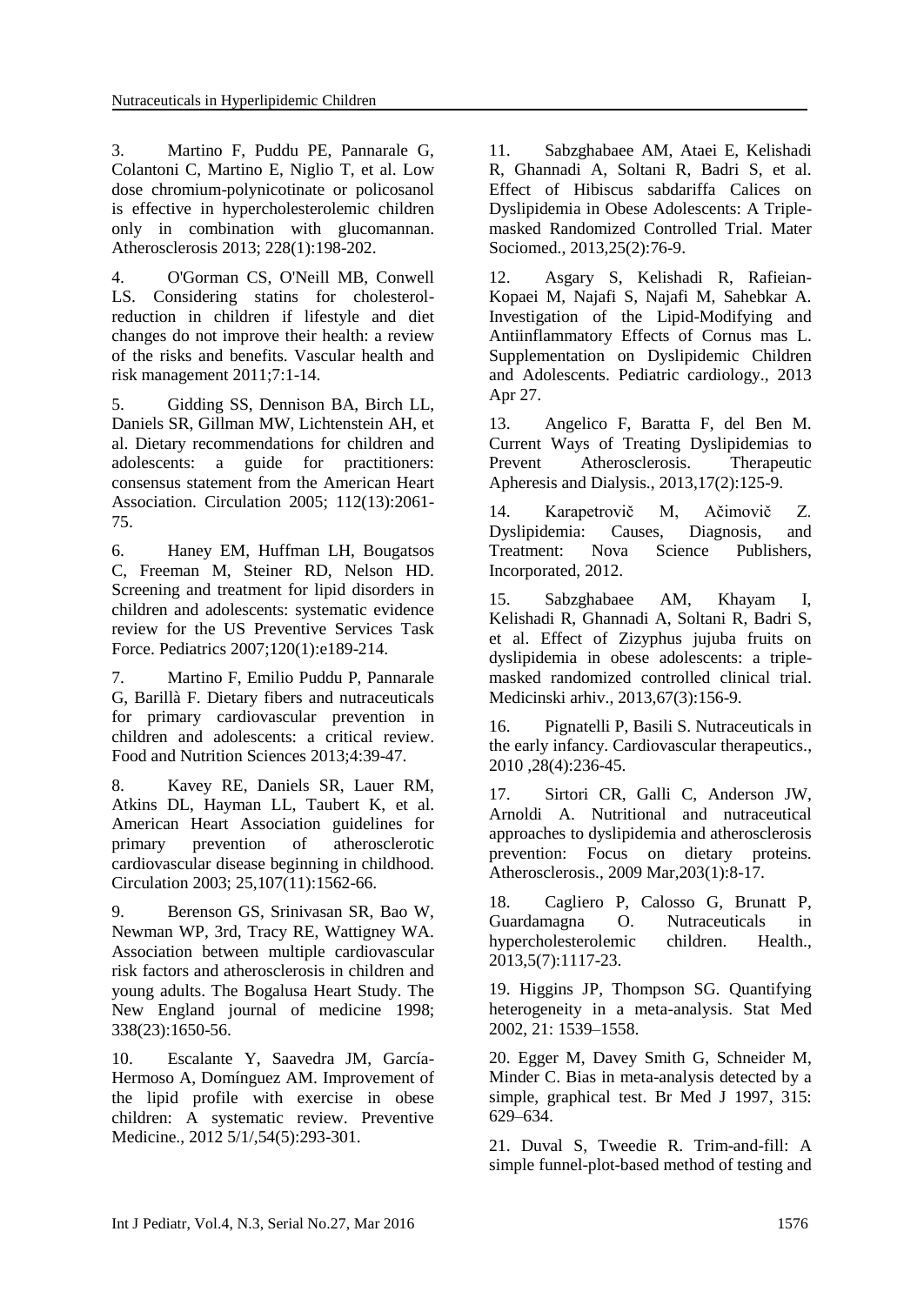adjusting for publication bias in meta-analysis. Biometrics2000;56: 455–63.

22. [Guardamagna O](http://www.ncbi.nlm.nih.gov/pubmed/?term=Guardamagna%20O%5BAuthor%5D&cauthor=true&cauthor_uid=23759268), [Abello F,](http://www.ncbi.nlm.nih.gov/pubmed/?term=Abello%20F%5BAuthor%5D&cauthor=true&cauthor_uid=23759268) [Cagliero P,](http://www.ncbi.nlm.nih.gov/pubmed/?term=Cagliero%20P%5BAuthor%5D&cauthor=true&cauthor_uid=23759268) [Visioli F.](http://www.ncbi.nlm.nih.gov/pubmed/?term=Visioli%20F%5BAuthor%5D&cauthor=true&cauthor_uid=23759268) Could dyslipidemic children benefit from glucomannan intake? Nutrition 2013; 1060–65.

23. Guardamagna O, Abello F, Baracco V, Stasiowska B, Martino F [The treatment of](http://www.ncbi.nlm.nih.gov/pubmed/20153154)  [hypercholesterolemic children: efficacy and](http://www.ncbi.nlm.nih.gov/pubmed/20153154)  [safety of a combination of red yeast rice](http://www.ncbi.nlm.nih.gov/pubmed/20153154)  [extract and policosanols.](http://www.ncbi.nlm.nih.gov/pubmed/20153154) Nutr Metab Cardiovasc Dis 2011;21(6):424-29.

24. [Wong H,](http://www.ncbi.nlm.nih.gov/pubmed/?term=Wong%20H%5BAuthor%5D&cauthor=true&cauthor_uid=23733031) [Chahal N,](http://www.ncbi.nlm.nih.gov/pubmed/?term=Chahal%20N%5BAuthor%5D&cauthor=true&cauthor_uid=23733031) [Manlhiot C,](http://www.ncbi.nlm.nih.gov/pubmed/?term=Manlhiot%20C%5BAuthor%5D&cauthor=true&cauthor_uid=23733031) [Niedra E,](http://www.ncbi.nlm.nih.gov/pubmed/?term=Niedra%20E%5BAuthor%5D&cauthor=true&cauthor_uid=23733031) [McCrindle BW.](http://www.ncbi.nlm.nih.gov/pubmed/?term=McCrindle%20BW%5BAuthor%5D&cauthor=true&cauthor_uid=23733031) Flaxseed in pediatric hyperlipidemia: a placebo-controlled, blinded, randomized clinical trial of dietary flaxseed supplementation for children and adolescents with hypercholesterolemia. [JAMA Pediatr](http://www.ncbi.nlm.nih.gov/pubmed/?term=Flaxseed+in+Pediatric+Hyperlipidemia) 2013; 1,167(8):708-13.

25. [Guardamagna O,](http://www.ncbi.nlm.nih.gov/pubmed/?term=Guardamagna%20O%5BAuthor%5D&cauthor=true&cauthor_uid=21057823) [Abello F,](http://www.ncbi.nlm.nih.gov/pubmed/?term=Abello%20F%5BAuthor%5D&cauthor=true&cauthor_uid=21057823) [Baracco V,](http://www.ncbi.nlm.nih.gov/pubmed/?term=Baracco%20V%5BAuthor%5D&cauthor=true&cauthor_uid=21057823) [Federici G,](http://www.ncbi.nlm.nih.gov/pubmed/?term=Federici%20G%5BAuthor%5D&cauthor=true&cauthor_uid=21057823) [Bertucci P,](http://www.ncbi.nlm.nih.gov/pubmed/?term=Bertucci%20P%5BAuthor%5D&cauthor=true&cauthor_uid=21057823) [Mozzi A,](http://www.ncbi.nlm.nih.gov/pubmed/?term=Mozzi%20A%5BAuthor%5D&cauthor=true&cauthor_uid=21057823) [Mannucci L,](http://www.ncbi.nlm.nih.gov/pubmed/?term=Mannucci%20L%5BAuthor%5D&cauthor=true&cauthor_uid=21057823) [Gnasso A,](http://www.ncbi.nlm.nih.gov/pubmed/?term=Gnasso%20A%5BAuthor%5D&cauthor=true&cauthor_uid=21057823) [Cortese C.](http://www.ncbi.nlm.nih.gov/pubmed/?term=Cortese%20C%5BAuthor%5D&cauthor=true&cauthor_uid=21057823)Primary hyperlipidemias in children: effect of plant sterol supplementation on plasma lipids and markers of cholesterol synthesis and absorption. [Acta](http://www.ncbi.nlm.nih.gov/pubmed/?term=Primary+hyperlipidemias+in+children%3A+effect+of+plant+sterol+supplementation)  [Diabetol](http://www.ncbi.nlm.nih.gov/pubmed/?term=Primary+hyperlipidemias+in+children%3A+effect+of+plant+sterol+supplementation) 2011;48(2):127-33.

26. Jakulj L, Vissers MN, Rodenburg J, Wiegman A, Trip MD, Kastelein JJ. Plant stanols do not restore endothelial function in pre-puberal children with familial hypercholesterolemia despite reduction of LDLC levels. Journal of Pediatric2006; 148: 495-500.

27. De Jongh S, Vissers MN, Rol P, Bakker HD, Kastelein JJ, Stroes ES. Plant sterols lower LDL-C without improving endothelial function in prepuberal children with familial hypercholesterolemia. Journal of Inherit Metabolic Disease 2003; 26:343-51.

28. [Garaiova I,](http://www.ncbi.nlm.nih.gov/pubmed/?term=Garaiova%20I%5BAuthor%5D&cauthor=true&cauthor_uid=23297818) [Muchová J,](http://www.ncbi.nlm.nih.gov/pubmed/?term=Muchov%C3%A1%20J%5BAuthor%5D&cauthor=true&cauthor_uid=23297818) [Nagyová Z,](http://www.ncbi.nlm.nih.gov/pubmed/?term=Nagyov%C3%A1%20Z%5BAuthor%5D&cauthor=true&cauthor_uid=23297818) [Mišľanová C,](http://www.ncbi.nlm.nih.gov/pubmed/?term=Mi%C5%A1%C4%BEanov%C3%A1%20C%5BAuthor%5D&cauthor=true&cauthor_uid=23297818) [Oravec S,](http://www.ncbi.nlm.nih.gov/pubmed/?term=Oravec%20S%5BAuthor%5D&cauthor=true&cauthor_uid=23297818) [Dukát A,](http://www.ncbi.nlm.nih.gov/pubmed/?term=Duk%C3%A1t%20A%5BAuthor%5D&cauthor=true&cauthor_uid=23297818) [Wang De](http://www.ncbi.nlm.nih.gov/pubmed/?term=Wang%20D%5BAuthor%5D&cauthor=true&cauthor_uid=23297818)t al. Effect of a plant sterol, fish oil and B vitamin combination on cardiovascular risk factors in hypercholesterolemic children and adolescents: a pilot study. [Nutr J](http://www.ncbi.nlm.nih.gov/pubmed/23297818) 2013;12:7.

29. [Amundsen AL,](http://www.ncbi.nlm.nih.gov/pubmed/?term=Amundsen%20AL%5BAuthor%5D&cauthor=true&cauthor_uid=12145004) [Ose L,](http://www.ncbi.nlm.nih.gov/pubmed/?term=Ose%20L%5BAuthor%5D&cauthor=true&cauthor_uid=12145004) [Nenseter MS,](http://www.ncbi.nlm.nih.gov/pubmed/?term=Nenseter%20MS%5BAuthor%5D&cauthor=true&cauthor_uid=12145004) [Ntanios FY.](http://www.ncbi.nlm.nih.gov/pubmed/?term=Ntanios%20FY%5BAuthor%5D&cauthor=true&cauthor_uid=12145004) Plant sterol ester-enriched spread lowers plasma total and LDL cholesterol in children with familial hypercholesterolemia. [Am J Clin Nutr](http://www.ncbi.nlm.nih.gov/pubmed/?term=Plant+sterol+ester%E2%80%93enriched+spread+lowers+plasma+total) 2002; 76(2):338-44.

30. L Amundsen, F Ntanios, N van der Put, L Ose. Long-term compliance and changes in plasma lipids, plant sterols and carotenoids in children and parents with FH consuming plant sterol ester-enriched spread. European Journal of Clinical Nutrition 2004; 58: 1612–20.

31. Sood N, Baker WL, Coleman CI. Effect of glucomannan on plasma lipid and glucose concentrations, body weight, and blood pressure: systematic review and meta-analysis. Am J Clin Nutr 2008;88:1167–75.

32. Kaname Katsuraya, Kohsaku Okuyamab, Kenichi Hatanakab, Ryuichi Oshimab, Takaya Satoc, and Kei Matsuzakic . Constitution of konjac glucomannan: chemical analysis and 13C NMR spectroscopy. Carbohydrate Polymers 2003; 53 (2): 183–89.

33. Xu C, Willför S, Holmbom B. Rheological properties of mixtures of spruce galactoglucomannans and konjac glucomannan or some other polysaccharides. BioResources 2008; 3(3): 713-30.

34. Kwiterovich PO. The role of fiber in the treatment of hypercholesterolemia in children and adolescents. Pediatrics 1995; 96(5), 1005- 9.

35. [Vuksan V,](http://www.ncbi.nlm.nih.gov/pubmed/?term=Vuksan%20V%5BAuthor%5D&cauthor=true&cauthor_uid=10372241) [Jenkins DJ,](http://www.ncbi.nlm.nih.gov/pubmed/?term=Jenkins%20DJ%5BAuthor%5D&cauthor=true&cauthor_uid=10372241) [Spadafora P,](http://www.ncbi.nlm.nih.gov/pubmed/?term=Spadafora%20P%5BAuthor%5D&cauthor=true&cauthor_uid=10372241) [Sievenpiper JL,](http://www.ncbi.nlm.nih.gov/pubmed/?term=Sievenpiper%20JL%5BAuthor%5D&cauthor=true&cauthor_uid=10372241) [Owen R,](http://www.ncbi.nlm.nih.gov/pubmed/?term=Owen%20R%5BAuthor%5D&cauthor=true&cauthor_uid=10372241) [Vidgen E,](http://www.ncbi.nlm.nih.gov/pubmed/?term=Vidgen%20E%5BAuthor%5D&cauthor=true&cauthor_uid=10372241) et al. Konjac-mannan (glucomannan) improves glycemia and other associated risk factors for coronary heart disease in type 2 diabetes. A randomized controlled metabolic trial. Diabetes Care 1999; 22(6): 913-19.

36. [Gallaher DD,](http://www.ncbi.nlm.nih.gov/pubmed/?term=Gallaher%20DD%5BAuthor%5D&cauthor=true&cauthor_uid=12356785) [Gallaher CM,](http://www.ncbi.nlm.nih.gov/pubmed/?term=Gallaher%20CM%5BAuthor%5D&cauthor=true&cauthor_uid=12356785) [Mahrt GJ,](http://www.ncbi.nlm.nih.gov/pubmed/?term=Mahrt%20GJ%5BAuthor%5D&cauthor=true&cauthor_uid=12356785) [Carr TP,](http://www.ncbi.nlm.nih.gov/pubmed/?term=Carr%20TP%5BAuthor%5D&cauthor=true&cauthor_uid=12356785) [Hollingshead CH,](http://www.ncbi.nlm.nih.gov/pubmed/?term=Hollingshead%20CH%5BAuthor%5D&cauthor=true&cauthor_uid=12356785) [Hesslink R Jr,](http://www.ncbi.nlm.nih.gov/pubmed/?term=Hesslink%20R%20Jr%5BAuthor%5D&cauthor=true&cauthor_uid=12356785)et al. A glucomannan and chitosan fiber supplement decreases plasma cholesterol and increases cholesterol excretion in overweight normocholesterolemic humans. J Am Coll Nutr 2002; 21(5): 428–33.

37. Hofmann AF. The continuing importance of bile acids in liver and intestinal disease. Arch Intern Med 1999; 159 (22): 2647–58.

38. Keithley JK, Swanson B. Glucomannan and obesity: a critical review. Alternative Therapies in Health and Medicine 2005; 11(6): 30-50.